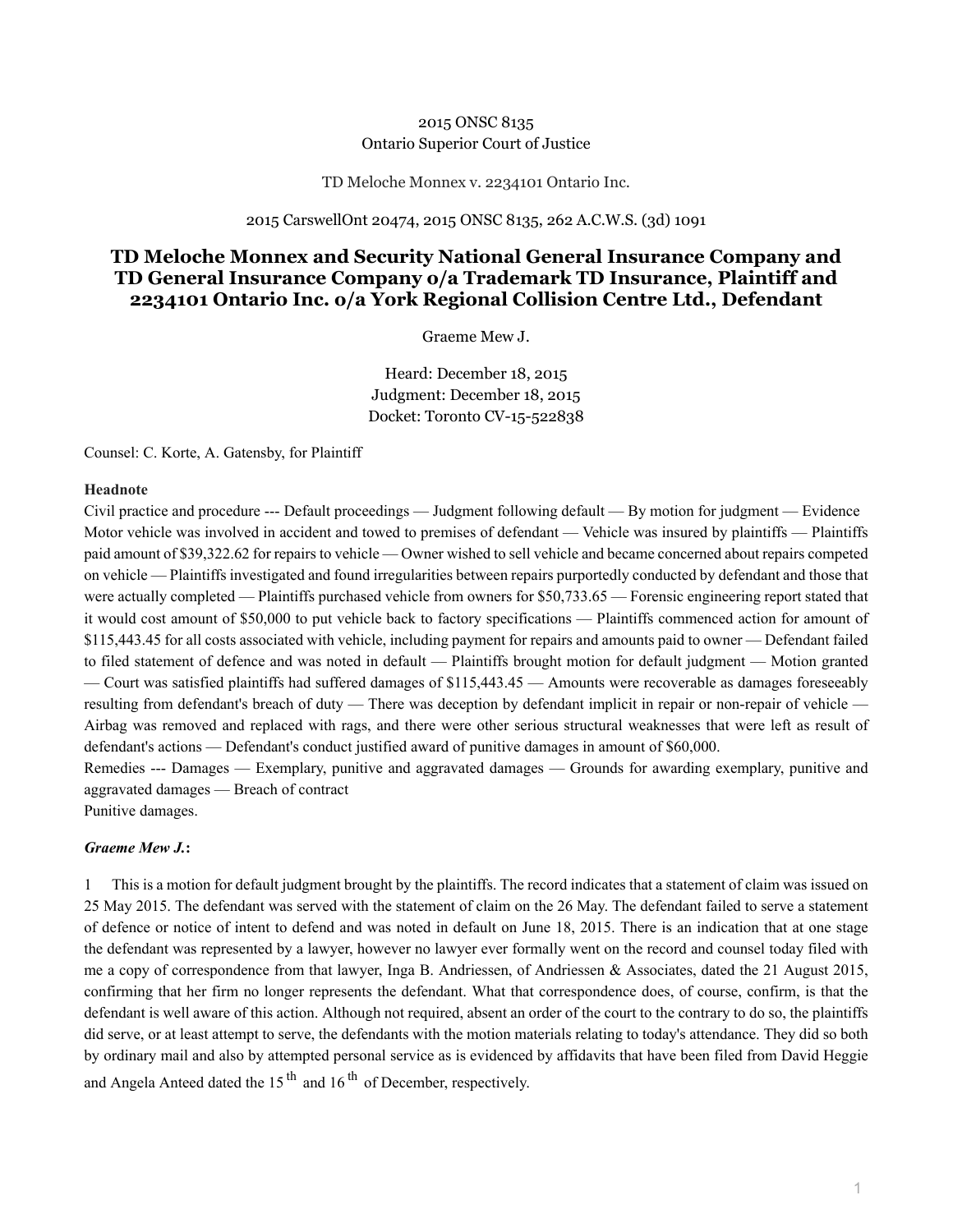2 I am entirely satisfied that all reasonable attempts have been made to bring today's motion to the attention of the defendant and I therefore have no hesitation in dealing with this matter on its merits today.

3 The basic rule, of course, if that when a party is in default, the allegations of fact contained in the statement of claim are deemed to have been established. That does not, of course, relieve the party seeking default judgment of the responsibility of satisfying the court that its claim is tenable in law.

4 The subject matter of this case is, ultimately, a 2010 Mercedes Benz ML350 Bluetec automobile, which at all material times was owned by Frederique Amar and insured by the plaintiffs. Over a number of months the plaintiffs in their capacity as Ms. Amar's insurer, either paid to the defendant or incurred expense because of the defendant, said to total \$115,443.45.

5 The record indicates that on 19 April 2012, the vehicle was involved in an accident. As a result it was towed to the York Regional Collision Centre, that is the business operation operated by the defendant, so that the damage to the vehicle and the need for repairs could be assessed.

6 The defendant was paid \$910.78 for towing the vehicle. The defendant then presented a repair estimate dated 24 April 2012 in the amount of \$28,047.52. Through the months of May, June and July, 2012, the plaintiff was advised by individuals working at the defendant's body shop that they continued to find more damage to the vehicle, which would take additional time and of course, expense to repair. Each time the completion date for the repair of the vehicle was extended. So too, was the cost incurred by the plaintiffs in providing their insured, Ms. Amar, with a replacement rental vehicle. In total \$5,056.48 was paid in respect of the provision of a rental vehicle for Ms. Amar.

7 The vehicle was finally repaired and released to Ms. Amar on the  $17<sup>th</sup>$  of July, 2012. The plaintiffs had paid \$28,047.52 in accordance with the initial repair estimate and an additional \$11,275.010 in accordance with a second repair estimate, for total damages for repairs of \$39,322.62.

8 On the 30<sup>th</sup> of August, 2013 the plaintiffs received a call from Ms. Amar. She indicated that she had obtained a CarFax report that showed approximately \$45,000.00 of repairs had been performed on the vehicle. She indicated that it had been her understanding that only \$28,000.00 in repairs had in fact been performed. This apparently became material to Ms. Amar because she was either in the process of, or at least thinking about trading her vehicle in.

9 There were then further communications involving Ms. Amar, a friend of Ms. Amar and the Mercedes Benz dealership that Ms. Amar had been in contact with, and that resulted in a meeting that took place on the 1 October 2013 between representatives of the Mercedes Benz dealership and an investigator from the plaintiffs' special investigations unit.

10 As a result of that meeting, the plaintiffs became aware of certain irregularities between the repairs purportedly conducted by the defendant and those that were actually completed. Ultimately, the plaintiff decided to commission a forensic engineering report to determine the extent of those irregularities.

11 On the 14 January, 2014, the plaintiffs' investigator met with Shaddy Attalla of Forensic Engineering Inc. to perform an initial inspection of the vehicle. Mr. Attalla noted many irregularities with the purported repairs and produced a report dated 14 February 2014. A copy of that report was filed in evidence. Based on the extent of the irregularities identified by Mr. Attalla, the plaintiffs made the decision to obtain actual cash value appraisals of the vehicle at the time of the accident, and then purchased the vehicle from their insured based on those appraisals so that a full tear-down of the vehicle could take place, thereby enabling the plaintiffs to fully document the extent of the irregularities with the defendant's work.

12 It cost the plaintiffs \$226.00 to get a total loss replacement report and as a result of the actual cash value of appraisals provided in that report, the plaintiffs purchased the vehicle from Ms. Amar for \$50,733.65.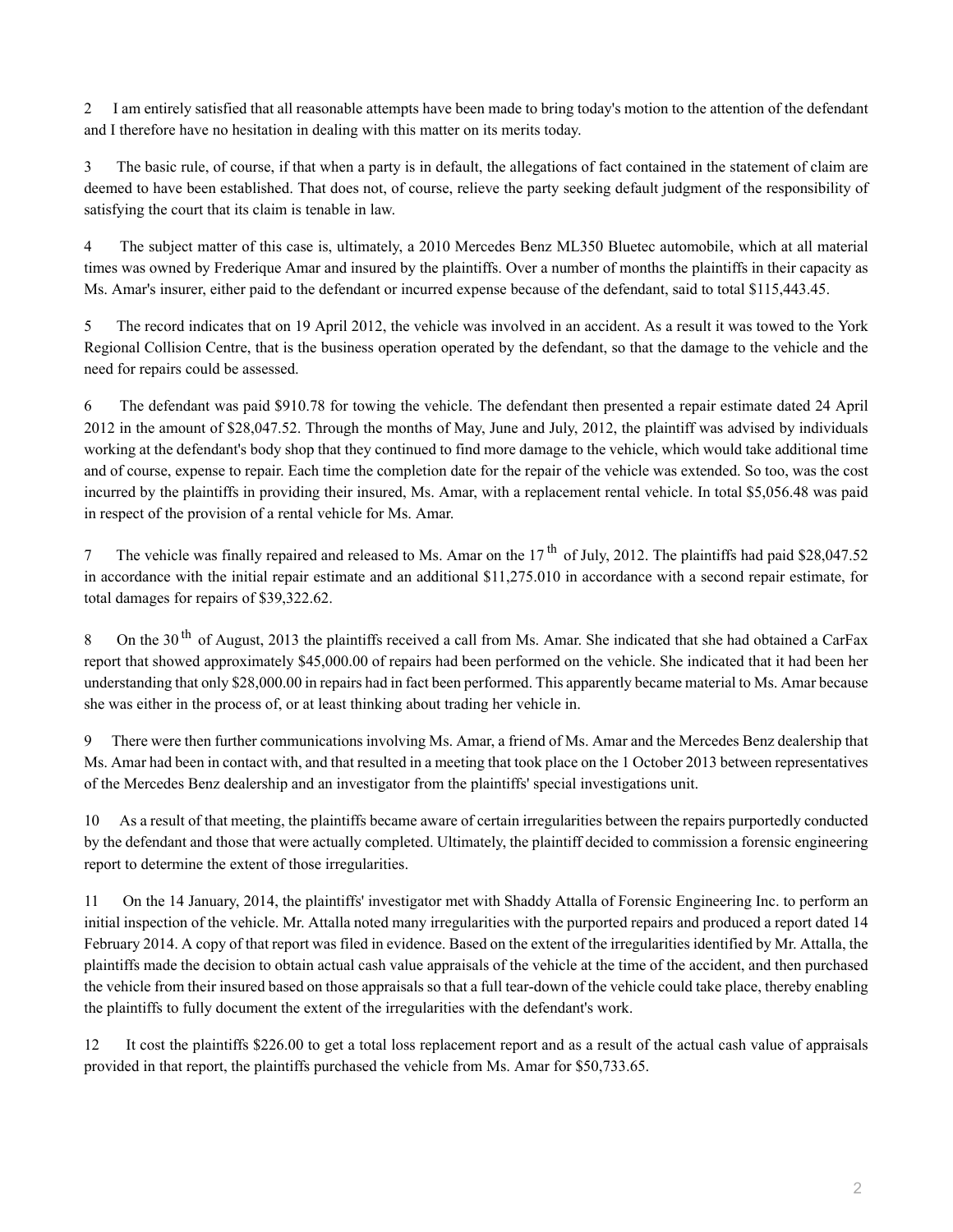13 As I have already indicated, the forensic engineering report identified many irregularities. The tear-down and further appraisal was then undertaken by Marc Priestley of Action Appraisal & Consultants Inc., which resulted in a detailed report dated 6 April 2014, in which the principal findings of Mr. Priestley included the following comments related to the vehicle:

(a) the seat was assembled with the air bag unplugged;

- (b) rags were used in place of the airbag edge;
- (c) foam was used in place of the airbag module;
- (d) masking tape was used to repair the airbag housing;
- (e) the passenger seat airbag was deployed but not replaced;

(f) the floor was buckled and badly beaten up from hammering, such that it was not properly aligned to meet with manufacturer's specifications or crash-worthiness;

(g) An HSLA metal cut on the inside of the splice point of the A-Pillar reinforcement, one of the main structural components of the vehicle, caused the component to be severely weakened such that it would split upon impact;

(h) the factory spot welds on the seatbelt anchor were drilled out and not re-welded properly, compromising the main seatbelt mounting point; and

(i) the R.T. inner rocker reinforcement was buckled, weakening the vehicle structure.

14 In his report, Mr. Priestley concluded as follows (page 14 of his report):

In conclusion, as a result of the inadequate state of repairs this vehicle is not fit to be on the road in its current condition. The crash-worthiness of this vehicle in the structural integrity has been jeopardized by the inconsistency of the welding and the inconsistency of the repairs to the vehicle. The crash-worthiness of the vehicle has been jeopardized to a point where the passenger in the front seat could sustain life-threatening injuries if a major impact does occur. The outer right rocker panel, which is a major structural component of the vehicle will collapse, compromising the area of the passenger compartment dramatically.

15 On page 15 Mr. Priestley says this:

By the amount of the repairs that were done to this, done to the vehicle, I do not believe that there was any I-CAR structural repairs done. This means that inside the rocker panels there is no joining of the panels internally with the support panel and this would give the vehicle, this would give the vehicle integrity during a loss.

16 Mr. Priestly also expresses the opinion that it would cost at least another \$50,000.00 to put the vehicle back to factory specifications because one would have to literally restart or redo the entire car.

17 I am entirely satisfied that as a result of the defendant's breach of the duty of care that it owed not only to Ms. Amar, but also to the plaintiffs, the plaintiffs have suffered damages of \$115,443.45 consisting of the \$910.78 towing payment, the \$39,322.62 for purported repairs, the \$677.86 paid to the defendant for a rental vehicle and \$4,378.62 paid to a third party rental company, as well of course, as the \$226.00 paid for the total loss replacement report and the \$50,733.65 paid to Ms. Amar, and then finally, the sum of \$14,690.00 paid to Forensic Engineering Inc. for their services. All of those amounts in my view are recoverable as damages foreseeably resulting from the defendant's breach of duty.

18 I am also asked to consider an award of punitive damages. It is clear, based on the authorities that I have been referred to by counsel, that it is open to me to award punitive damages in the course of a default judgment, the leading case in that regard being, *Barrick Gold Corp. v. Lopehandia* [\(2004\), 71 O.R. \(3d\) 416](http://nextcanada.westlaw.com/Link/Document/FullText?findType=Y&pubNum=6407&serNum=2004518155&originationContext=document&transitionType=DocumentItem&vr=3.0&rs=cblt1.0&contextData=(sc.Search)) (Ont. C.A.), a decision of the Ontario Court of Appeal.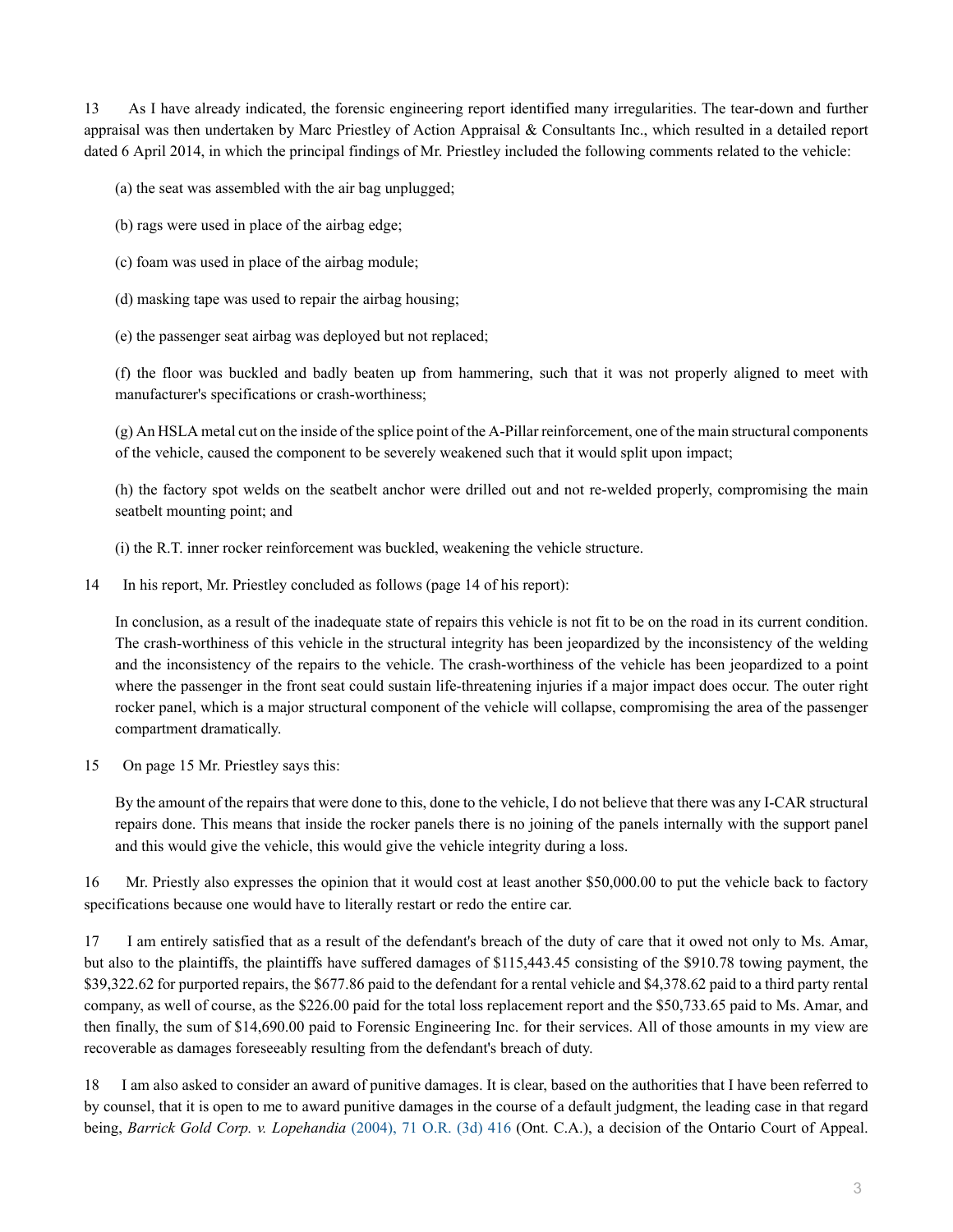Further authority for that proposition being the decision in *Elekta Ltd. v. Rodkin*[, 2012 ONSC 2062](http://nextcanada.westlaw.com/Link/Document/FullText?findType=Y&pubNum=6407&serNum=2027433805&originationContext=document&transitionType=DocumentItem&vr=3.0&rs=cblt1.0&contextData=(sc.Search)) (Ont. S.C.J. [Commercial List]), a decision of Mr. Justice D.M. Brown, formerly of this court, in a Commercial List matter.

19 In *Keays v. Honda Canada Inc.*[, 2008 SCC 39](http://nextcanada.westlaw.com/Link/Document/FullText?findType=Y&pubNum=6407&serNum=2016411516&originationContext=document&transitionType=DocumentItem&vr=3.0&rs=cblt1.0&contextData=(sc.Search)) (S.C.C.), at paragraph 62, the different purposes of compensatory and punitive damages were described in these terms:

Damages for conduct in the matter of dismissal are compensatory. Punitive damages are restricted to advertent wrongful acts that are so malicious and outrageous that they are deserving of punishment on their own. This distinction must guide judges in their analysis.

20 The *[Honda](http://nextcanada.westlaw.com/Link/Document/FullText?findType=Y&pubNum=6407&serNum=2016411516&originationContext=document&transitionType=DocumentItem&vr=3.0&rs=cblt1.0&contextData=(sc.Search))* case was of course, a wrongful dismissal matter. Later on in *[Honda](http://nextcanada.westlaw.com/Link/Document/FullText?findType=Y&pubNum=6407&serNum=2016411516&originationContext=document&transitionType=DocumentItem&vr=3.0&rs=cblt1.0&contextData=(sc.Search))*, reference is made to another decision of the Supreme Court of Canada, *Vorvis v. Insurance Corp. of British Columbia*[, \[1989\] 1 S.C.R. 1085](http://nextcanada.westlaw.com/Link/Document/FullText?findType=Y&pubNum=6407&serNum=1989313959&originationContext=document&transitionType=DocumentItem&vr=3.0&rs=cblt1.0&contextData=(sc.Search)) (S.C.C.), where, at page 1108, the Supreme Court indicated that conduct meriting punitive damage awards must be harsh, vindictive, reprehensible and malicious as well as extreme in its nature and such that by any reasonable standard deserving of full condemnation and punishment.

21 And then in *Whiten v. Pilot Insurance Co.*[, 2002 SCC 18](http://nextcanada.westlaw.com/Link/Document/FullText?findType=Y&pubNum=6407&serNum=2002056160&originationContext=document&transitionType=DocumentItem&vr=3.0&rs=cblt1.0&contextData=(sc.Search)) (S.C.C.), Mr. Justice Binnie writing for the Supreme Court at paragraph 74 said this:

The governing rule for quantum is proportionality. The overall award, that is to say compensatory damages plus punitive damages plus any other punishment related to the same misconduct, should be rationally related to the objectives for which punitive damages are awarded, (retribution, deterrence and denunciation).

22 In this case the deception implicit in the repair or non-repair of the subject vehicle is bad enough. But what tips the facts of this case squarely into the precinct of punitive damages is the removal of the airbag and its replacement with rags, as well as the other serious structural weaknesses that were left as a result of the defendant's actions. I understand that Ms. Amar was a mother and that the subject vehicle was used for transporting her and her family, including her children and it does not require a vivid imagination to contemplate what the consequences could have been if that horribly compromised vehicle was involved in some other incident.

23 It is one thing to cheat on a repair job undertaken by a body shop using non-standard parts or overstating what has been done in order to extract payment to which the repairer is not entitled. It is quite another to put individuals' lives at risk. The defendant's conduct in this case was not only dishonest but it was morally reprehensible and deserving a denunciation in the strongest possible terms.

24 Having regard to the principles of proportionality, I have concluded that an appropriate award of punitive damages against the defendant would be \$60,000.00.

25 Finally I turn to the issue of costs. I have been provided with a costs outline by counsel in which the fees and disbursements claimed on a full indemnity basis, that is 100 percent of the fees and disbursements actually incurred, amount to \$13,966.80.

26 Recent decisions from this court and the Court of Appeal clearly indicate that there are three scales of costs typically recognized. Full indemnity costs roughly correspond with what used to be called solicitor and own client costs and represent the full amount paid by a client to its solicitors. Full indemnity costs still have to be reasonable. So even if the court concludes that full indemnity costs should be awarded, it has to be first satisfied that the amounts claimed are reasonable. Partial indemnity costs are just that, a scale of costs which are intended to partially indemnify a successful party for the legal fees that it has incurred. And substantial indemnity costs are provided for by the Rules as being 1.5 times partial indemnity costs.

27 The jurisprudence makes it clear that it is only in the most exceptional cases that an award of full indemnity costs will be merited.

28 I would venture to suggest that many of the qualities that attract an award of punitive damages would also be relevant considerations in determining whether full indemnity costs would be appropriate. In this case, I believe that they are, and I